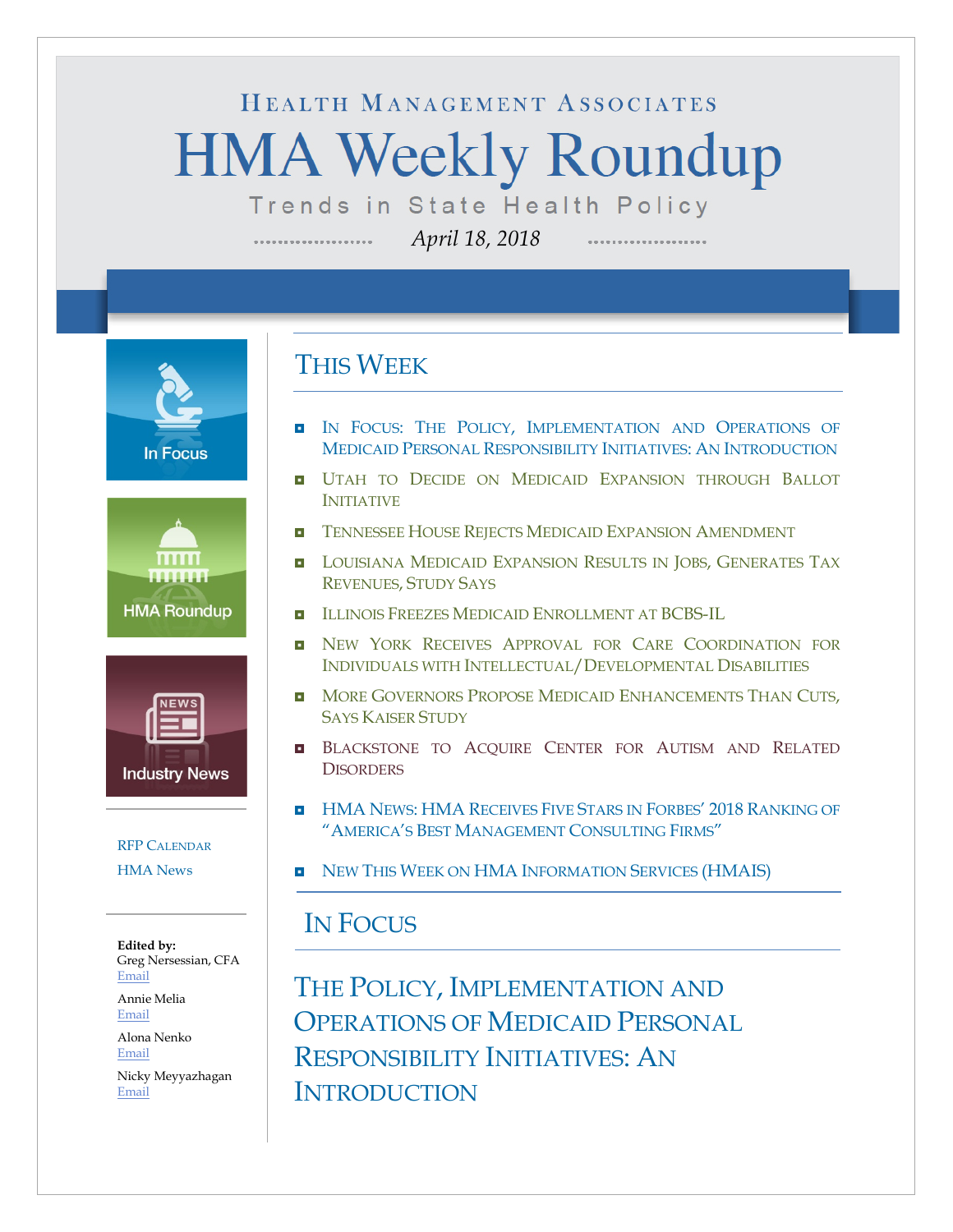This week, our *In Focus* section highlights HMA Medicaid Market Solutions (MMS) which is supporting state flexibility in designing and implementing initiatives, including Section 1115 Demonstration Waivers, promoting member engagement and personal responsibility. Over the coming weeks, HMA MMS will present a series of articles providing an in-depth look at the facets of these new Medicaid models.

Flexibility to offer benefit and coverage variations existed prior to implementation of the Affordable Care Act, notably in targeted demonstration programs such as Indiana's Healthy Indiana Plan or Rhode Island's RIte Share. However, state experimentation with new coverage options vastly increased with the start of the state option to expand Medicaid to all adults with income up to 133 percent of the federal poverty level. In most states this population had never previously been eligible for Medicaid coverage, and in general, states that elected to cover these individuals under Medicaid aligned the benefits, cost sharing, and eligibility requirements with the state's existing Medicaid program. A selection of states, however, including Iowa, Arkansas, Michigan and Indiana opted to request Section 1115 Demonstration Waivers[1](#page-1-0) to gain more program flexibility and test new coverage models to address the unique needs of this new Medicaid population. As these waivers moved forward, states including Kentucky and New Hampshire requested authority to incorporate increased program flexibility around coverage for those covered by the Medicaid expansion. With additional flexibility promised by recent CMS guidance, [2](#page-1-1) the number of states exploring these coverage flexibilities may continue to increase.

The core concept underpinning these demonstrations is that non-disabled adult Medicaid recipients, particularly the expansion group authorized by the Affordable Care Act, are fundamentally different than the aged and disabled, children, and pregnant women historically covered by Medicaid. For states exploring coverage models that vary for non-disabled adult Medicaid recipients, an underlying premise is that the non-disabled adult population has a greater ability to engage in and take responsibility for their health. It is this expectation that underpins state program designs that align coverage for the non-disabled adults with coverage available outside of Medicaid and hinge access to certain benefits on member payment of premiums or engagement in healthy activities, including work and education.

<span id="page-1-0"></span> $1$  Under Section 1115 Demonstration Waivers, states receive authorization to implement programs that may have different cost-sharing, benefits, provider networks, or eligibility requirements than allowed under the federal Medicaid statute. States in receipt of these waivers must provide additional reporting to CMS on a quarterly and annual basis, and must engage an independent evaluator to conduct a rigorous program evaluation.

<span id="page-1-1"></span><sup>&</sup>lt;sup>2</sup> Department of Health and Human Services, Secretary of Health and Human Services. Price, Verma Letter. March 14, 2017[. www.hhs.gov/sites/default/files/sec-price-admin-verma-ltr.pdf.](http://www.hhs.gov/sites/default/files/sec-price-admin-verma-ltr.pdf) 

Centers for Medicare and Medicaid Services, Section 1115 Process Improvements. November 6, 2017[. www.medicaid.gov/federal-policy-guidance/downloads/cib110617.pdf.](http://www.medicaid.gov/federal-policy-guidance/downloads/cib110617.pdf) 

Centers for Medicare and Medicaid Services Opportunities to Promote Work and Community Engagement. January 11, 2018. [www.medicaid.gov/federal-policy](http://www.medicaid.gov/federal-policy-guidance/downloads/smd18002.pdf)[guidance/downloads/smd18002.pdf.](http://www.medicaid.gov/federal-policy-guidance/downloads/smd18002.pdf)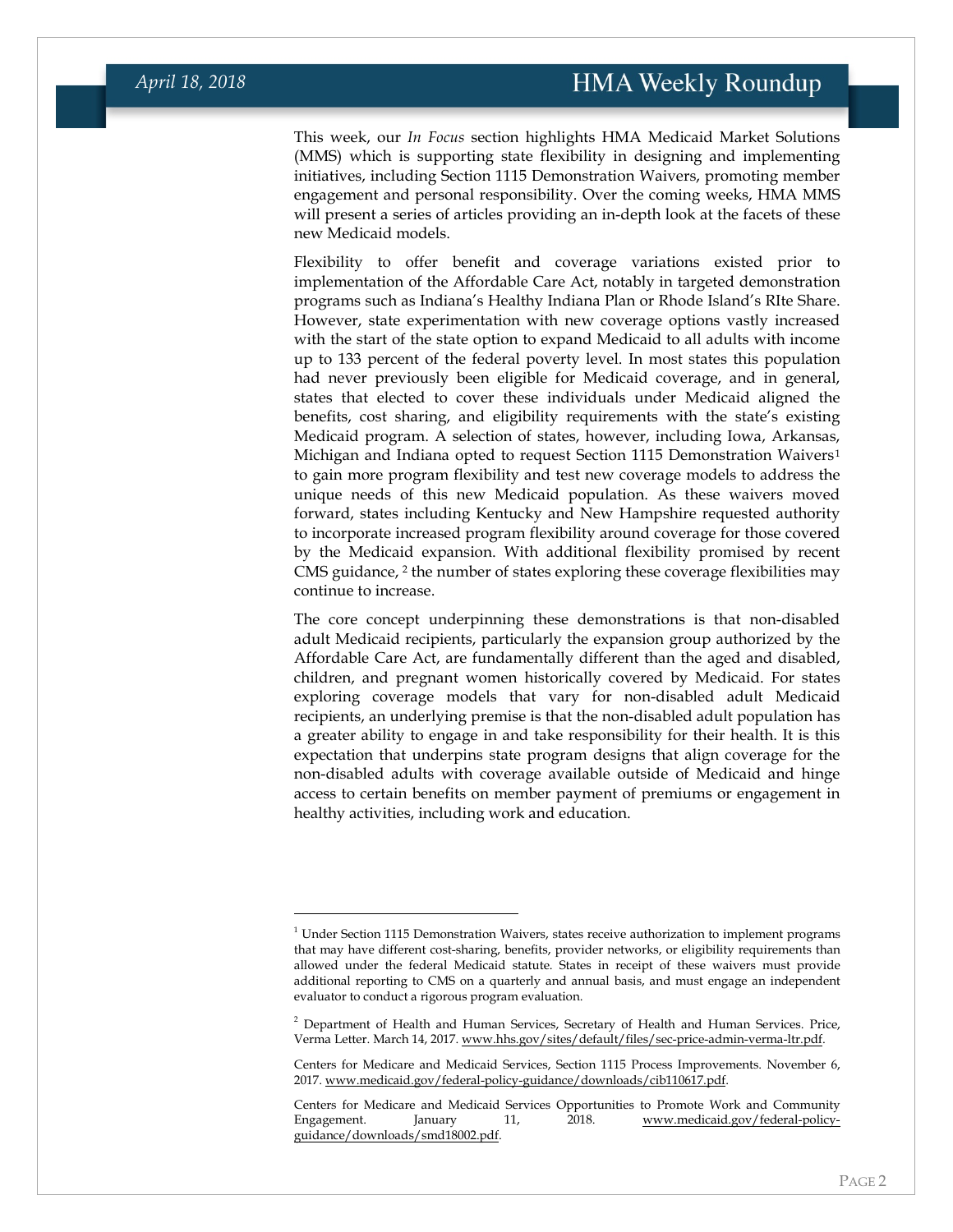The technical components that allow states to pursue these personal responsibility programs include modifications to the state's existing state plan and, in many cases, receipt of Section 1115 demonstration authority, as described below.

- *Benefit Variation*. To date CMS has not approved benefit variation for the non-disabled adult population without an aligned Alternative Benefit Plan. The option also exists for states to vary benefits for the expansion population via an Alternative Benefit Plan without an aligning waiver demonstration.
- *Cost-Sharing Variation*. Common cost-sharing variations include incorporating premiums or member contributions to health savings accounts as well as adding increased copayments for the non-disabled adult population. Cost-sharing flexibility and the ability to target copayments to certain populations, and add premiums for individuals with income under 150% of the poverty level requires a CMSapproved 1115 waiver.
- *Member Incentive*. Member incentive programs that incorporate member accounts, increase member benefits when members participate, or provide additional payments to Managed Care Plans for the provision of incentive programs require 1115 authority.
- *Community Engagement Requirements*. Community engagement initiatives which require certain members in the non-disabled population to complete work or work-equivalent activities as a condition of eligibility requires 1115 waiver authority. This is a new flexibility authorized under the current administration and currently approved by CMS for Arkansas, Indiana, and Kentucky.

Personal responsibility Medicaid programs may incorporate only one of these design options or may weave these components together in an effort to achieve the state's goals of more engaged and healthier Medicaid members.

As stand-alone components, each of these policies require distinct implementation, operational, and systems considerations for state Medicaid programs, managed care entities, system vendors, and other state stakeholders. When these components are implemented in concert, the complexity of these decisions increases exponentially. In addition, while states may have similar policy goals that they are seeking to achieve through one or more of these policies, the decisions regarding the implementation, systems and operational considerations vary greatly across states. This results from the unique resources and organizational structure of each state Medicaid program, and shows that there is not one approach for how to implement these initiatives. However, there are common sets of operational hurdles and decisions for each distinct implementation, as well as lessons learned that can be shared across states.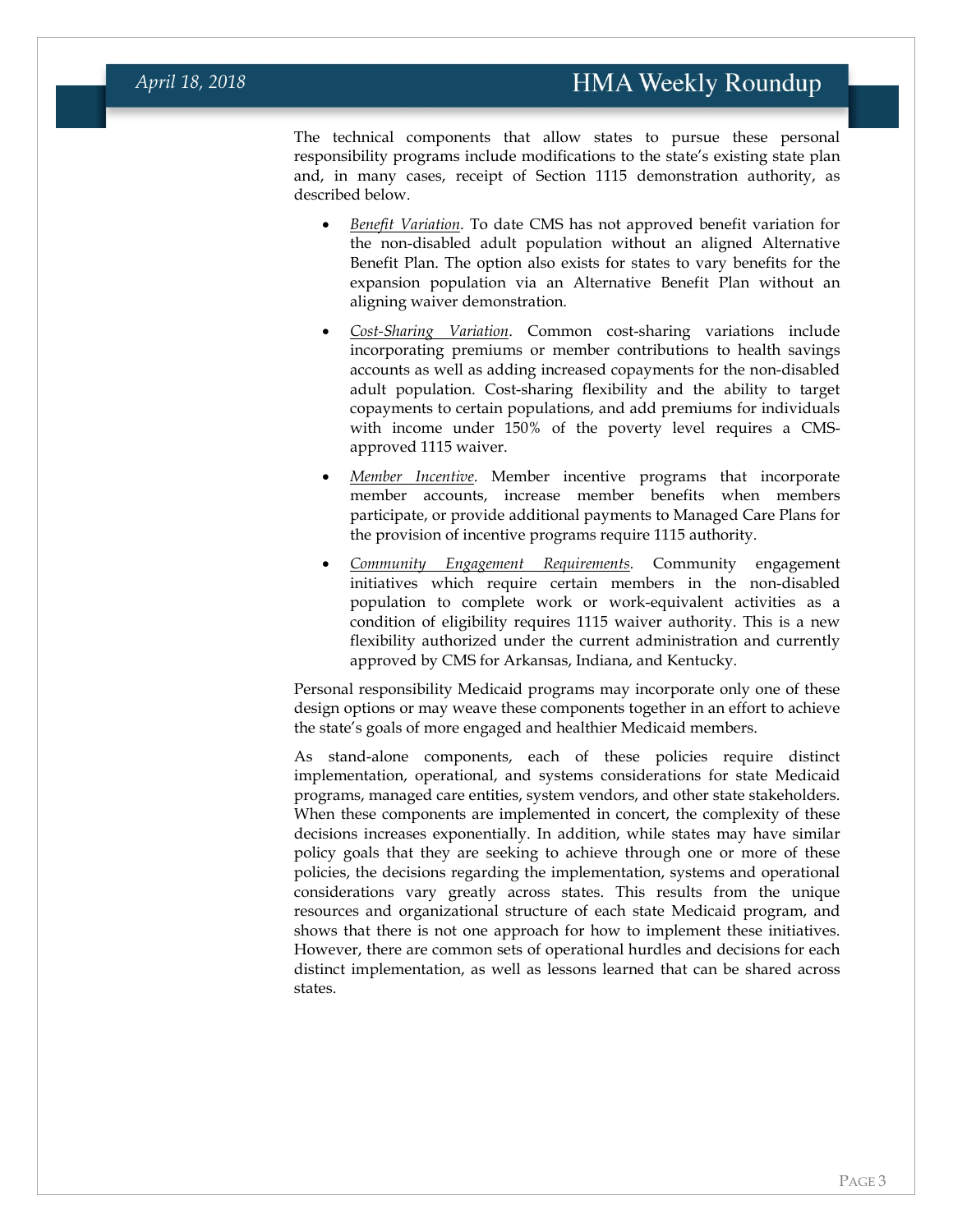Due to this needed variability, states and state partners seeking to understand the path forward in personal responsibility implementations will benefit from mapping the policy options, operational considerations, and potential systems challenges that may arise when incorporating these changes into the existing Medicaid program. Further, states and state partners developing 1115 demonstrations will benefit from increased awareness of the enhanced reporting and evaluation requirements and consideration and planning for these requirements on the front end to ensure adequate data quality and availability.

In the coming series of articles and a supporting webinar, the HMA MMS team will leverage its expertise in supporting the design, implementation and ongoing operations of multiple personal responsibility demonstrations to provide unique insight into the various aspects of each distinct policy and program component making up the newest waive of Medicaid demonstration projects.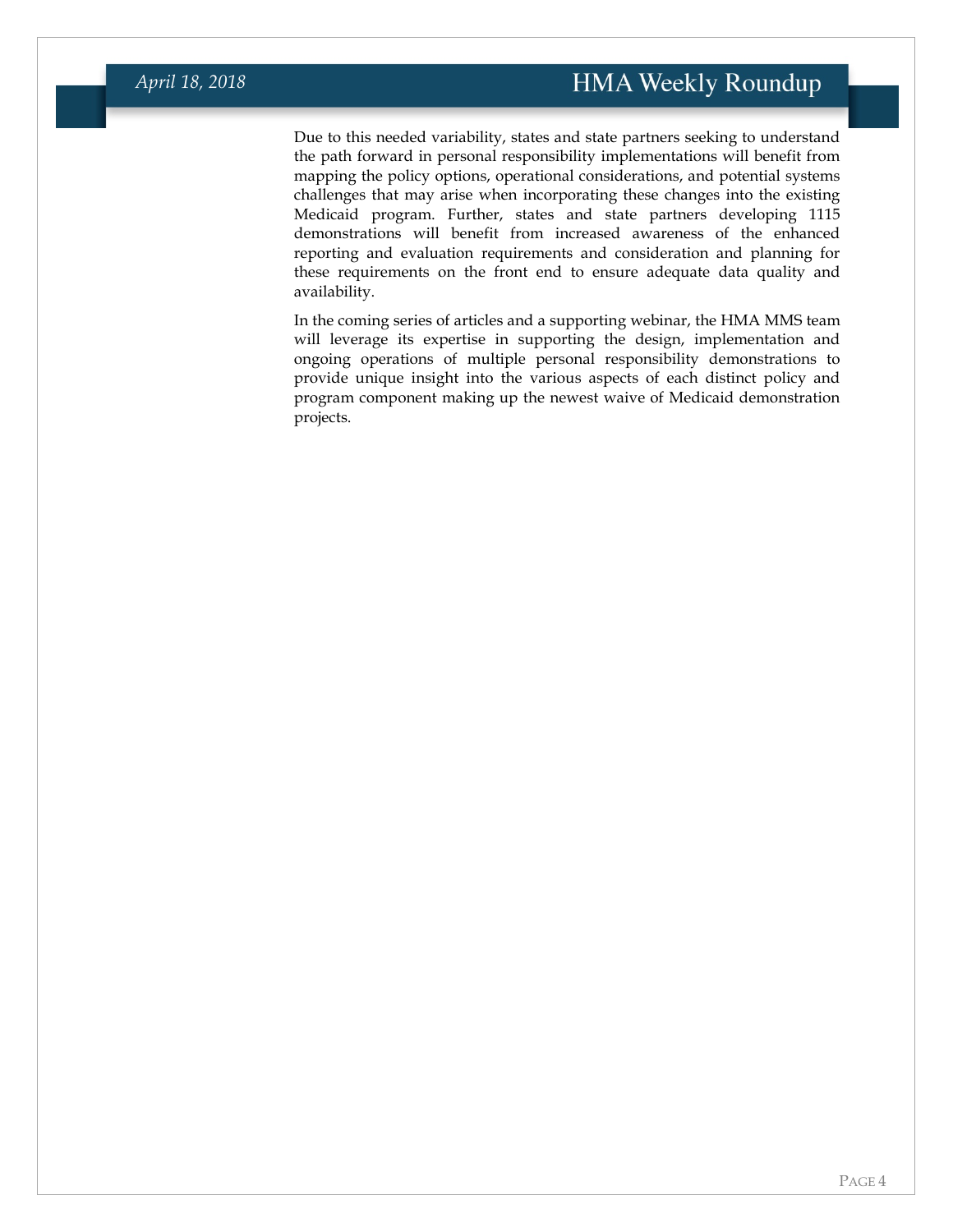

## *Alaska*

**Senate Proposes \$20 Million in Medicaid Cuts.** *Alaska Public Media* reported on April 16, 2018, that the Alaska Senate has proposed cutting \$20 million from the state Medicaid budget by shifting health care claims for eligible Alaska Natives and American Indians to the federal Indian Health Service. Meanwhile, the Alaska House approved \$70 million more in Medicaid spending than the Senate. [Read More](https://www.alaskapublic.org/2018/04/16/senate-medicaid-budget-cut-may-overstate-savings/)

### *Arizona*

**Arizona Proposes End to 90-Day Retroactive Medicaid Coverage.** *Modern Healthcare* reported on April 16, 2018, that Arizona has asked the Centers for Medicare & Medicaid Services (CMS) to approve a Medicaid waiver that would end 90-day retroactive Medicaid coverage. The proposal is projected to cut \$40 million in provider reimbursements, raising concerns over uncompensated care costs for hospitals and excessive medical bills for patients. Arizona had more than 1.6 million Medicaid and CHIP enrollees as of January 2018. [Read More](http://www.modernhealthcare.com/article/20180416/NEWS/180419937)

## *Florida*

**Florida Delays SMMC Reprocurement Award Announcement Until April 24.**  The Florida Agency for Health Care Administration announced on April 16, 2018, that it would release its Notice of Intent to Award contracts for the Statewide Medicaid Managed Care program on April 24, 2018. The announcement was previously expected on April 16. A total of 21 insurers submitted bids for the procurement, including the 11 incumbent plans. Read [More](http://www.myflorida.com/apps/vbs/vbs_www.ad_r2.view_ad?advertisement_key_num=139226)

**Florida AIDS Plan Protests State Medicaid Managed Care Contract Bid Decision.** *WLRN* reported on April 13, 2018, that the AIDS Healthcare Foundation/Positive Healthcare has filed a written protest against Florida, after learning that the plan wasn't among those selected to negotiate a Medicaid managed care contract with the state in the latest procurement. Positive Healthcare serves 2,000 individuals in Miami-Dade, Broward, and Monroe counties. The winning bids will be publicly announced later this month. Contracts will begin in January 2019. [Read More](http://wlrn.org/post/aids-foundation-protests-over-medicaid-contracting)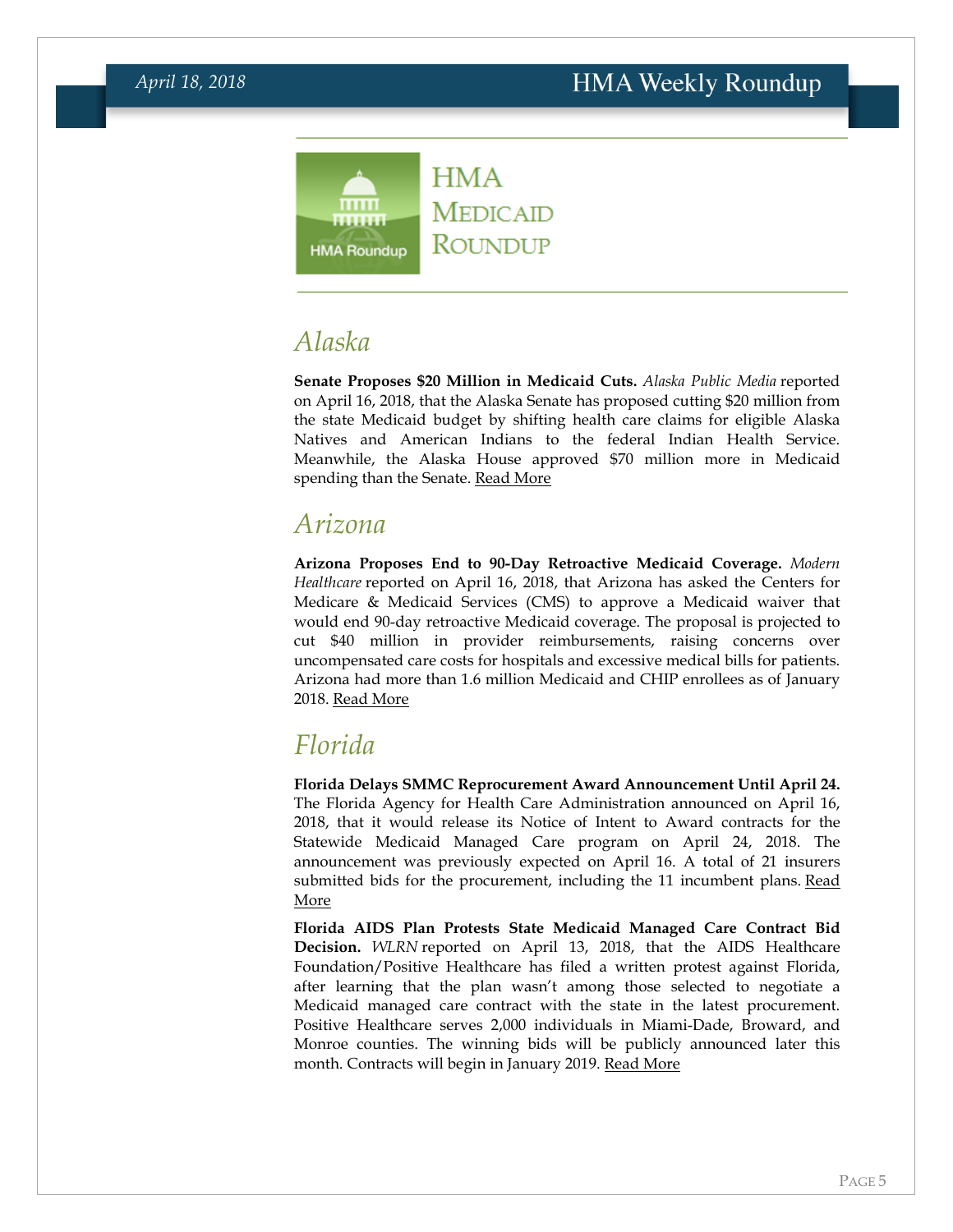## *Georgia*

**Georgia Hit With Lawsuit for Allegedly Denying Payment to Providers Serving Individuals with Disabilities.** *The Atlanta Journal-Constitution* reported on April 12, 2018, that four not-for-profit provider groups, including United Cerebral Palsy of Georgia and Coastal Center for Developmental Services, have filed a state lawsuit against two Georgia health agencies for allegedly denying providers compensation for services provided to individuals with disabilities. Healthcare provider organizations say they were forced to subsidize caregivers as a result. The lawsuit says that the Georgia Department of Community Health and Georgia Department of Behavioral Health and Development Disabilities also failed to notify Medicaid patients that the funds to provider payments were not forthcoming. [Read More](https://www.ajc.com/news/local/state-health-agencies-sued-for-secretly-cutting-aid-the-disabled/jumBptCpnDxoM2JAABV6WP/)

### <span id="page-5-1"></span>*Illinois*

**Illinois Freezes Medicaid Enrollment at BCBS-IL, Cites Inadequate Provider Network.** *Chicago Tribune* reported on April 17, 2018, that Illinois has frozen Medicaid managed care enrollment at Blue Cross Blue Shield of Illinois in certain regions of the state, citing an inadequate Medicaid managed care provider network and failure to respond to grievances and appeals. BCBS-IL will not be available as a choice to new Medicaid members and will not receive auto-assignments until the insurer complies with state Medicaid requirements. The state has also fined the company \$150,000. The insurer has an estimated 470,000 Medicaid members in the state. [Read More](http://www.chicagotribune.com/business/ct-biz-medicaid-blue-cross-sanctions-0419-story.html)

### *Iowa*

**Iowa Medicaid Plan Again Begins Accepting New Members.** *Quad-City Times/The Gazette* reported on April 11, 2018, that Anthem/Amerigroup Iowa has once again begun actively accepting new Medicaid managed care members in the state. Following news that AmeriHealth Caritas was exiting the market, Anthem/Amerigroup announced that it lacked the capacity to take on additional members. That left United Healthcare of the River Valley as the only other option for members. Separately, the state is seeking a third plan to enter the market starting in 2019. [Read More](http://qctimes.com/news/local/government-and-politics/iowa-medicaid-members-regain-choice/article_55b0eece-8aa0-5b8e-9087-050d9f63f7a6.html)

## <span id="page-5-0"></span>*Louisiana*

**Louisiana Medicaid Expansion Results in Jobs, Generates Tax Revenues, Study Says.** *Associated Press* reported on April 14, 2018, that Medicaid expansion had a net positive impact of \$3.5 billion on the Louisiana economy in fiscal 2017, according to a study commissioned by the state. In addition to providing Medicaid coverage to 470,000 adults, expansion in Louisiana also created or supported 19,200 jobs and added \$178 million in state and local taxes. [Read More](https://www.usnews.com/news/best-states/louisiana/articles/2018-04-14/study-louisiana-medicaid-expansion-program-has-35b-impact)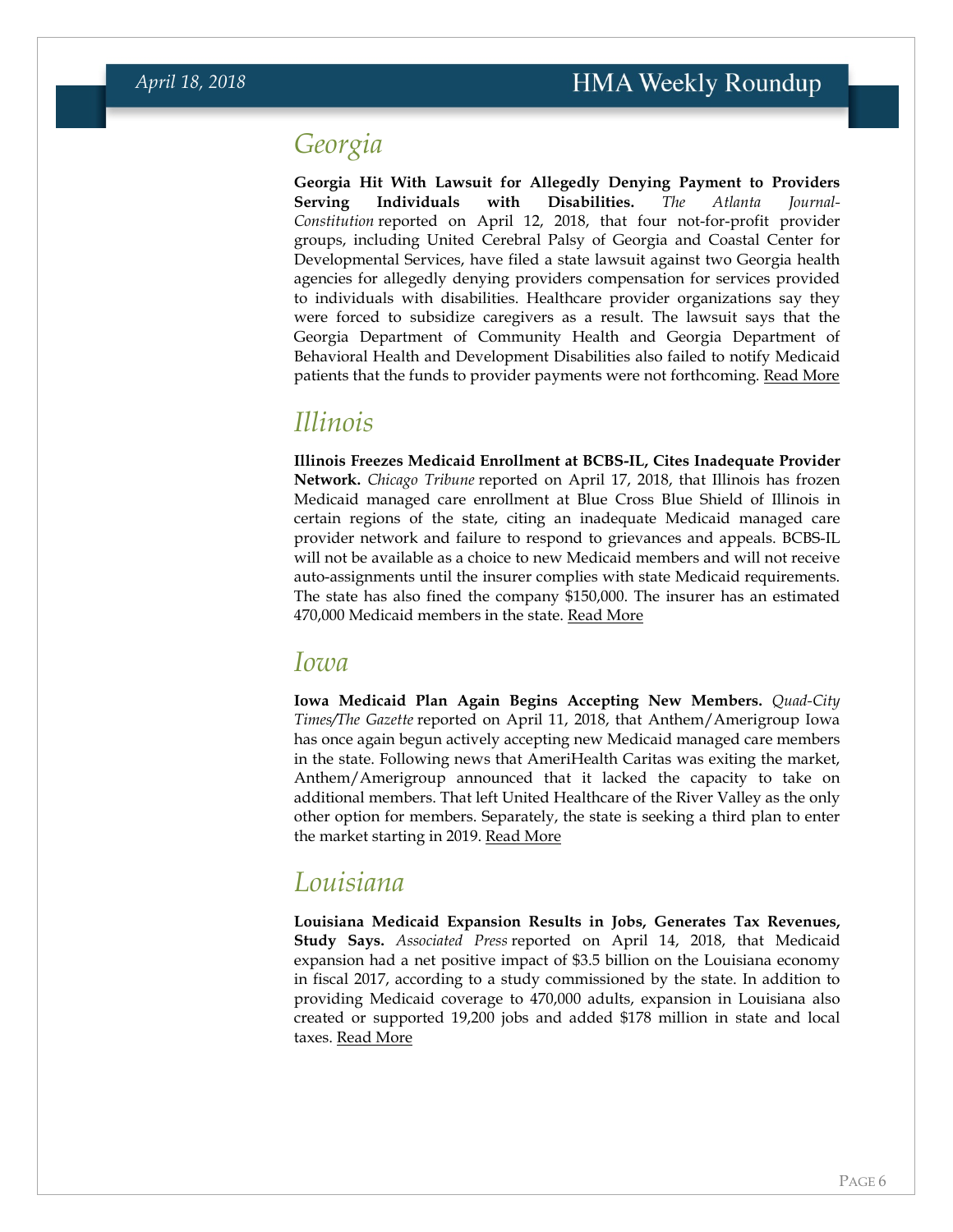## *Minnesota*

**Minnesota Medicaid Advocates Cite Food Stamp Program as Cautionary Tale in Work Requirements Debate.** *The Star Tribune* reported on April 11, 2018, that opponents of Medicaid work requirements in Minnesota are citing as a cautionary tale the state's decision to implement work requirements in the food stamp program in 2014. Since then, approximately 66,000 individuals have lost Supplemental Nutrition Assistance Program (SNAP) benefits. Supporters of work requirements, such as state Representative Matt Dean (R-Dellwood) and state Senator Michelle Benson (R-Ham Lake), say that lessons from the SNAP program should be studied and incorporated into any Medicaid work program. [Read More](http://www.startribune.com/medicaid-work-requirements-hotly-debated-at-legislature/479465363/)

## *Mississippi*

**Mississippi Must Pay \$2 Million to Hospitals for Medicaid Reimbursements, Court Rules.** *The Hicksburg Post* reported on April 15, 2018, that the Mississippi Supreme Court has ordered the state Medicaid program to pay back \$2 million to 12 hospitals after changing its reimbursement payment formula for radiology and laboratory services. The court ruled that the state's recalculation caused hospital costs to be understated and the charges to be overstated. [Read More](https://www.vicksburgpost.com/2018/04/15/supreme-court-orders-medicaid-to-pay-2-million-to-12-mississippi-hospitals-bnx/)

**Mississippi Medicaid Work Requirements Could Result in 5,000 Losing Coverage Annually.** *The Clarion Ledger* reported on April 12, 2018, that Mississippi applied for a federal Medicaid waiver in October 2017 to implement a work requirement for over 50,000 able-bodied adults and is still waiting for approval from the Centers for Medicare & Medicaid Services (CMS). Medicaid officials project that about 5,000 residents will become ineligible for coverage annually over the next five years. Work requirement waivers have been approved in Kentucky, Indiana and Arkansas. [Read More](https://www.clarionledger.com/story/news/politics/2018/04/12/mississippi-medicaid-work-requirement-twisting-arms-giving-leg-up/505755002/)

## *New Hampshire*

**New Hampshire Lawmaker Proposes Broadening Medicaid Enhancement Tax.** *The Concord Monitor* reported on April 18, 2018, that New Hampshire House Finance Chairman Neal Kurk (R-Weare) proposed broadening the state's Medicaid Enhancement Tax to fill a \$36 million budget hole. The tax, which is currently paid by hospitals, would be extended to include a broad range of providers according to the proposal. Kurk added the proposal as an amendment to a bill that funds mental health initiatives. [Read More](http://www.concordmonitor.com/Amendment-to-cover-$36-million-hole-in-NH-state-budget-from-hospital-lawsuit-16928049)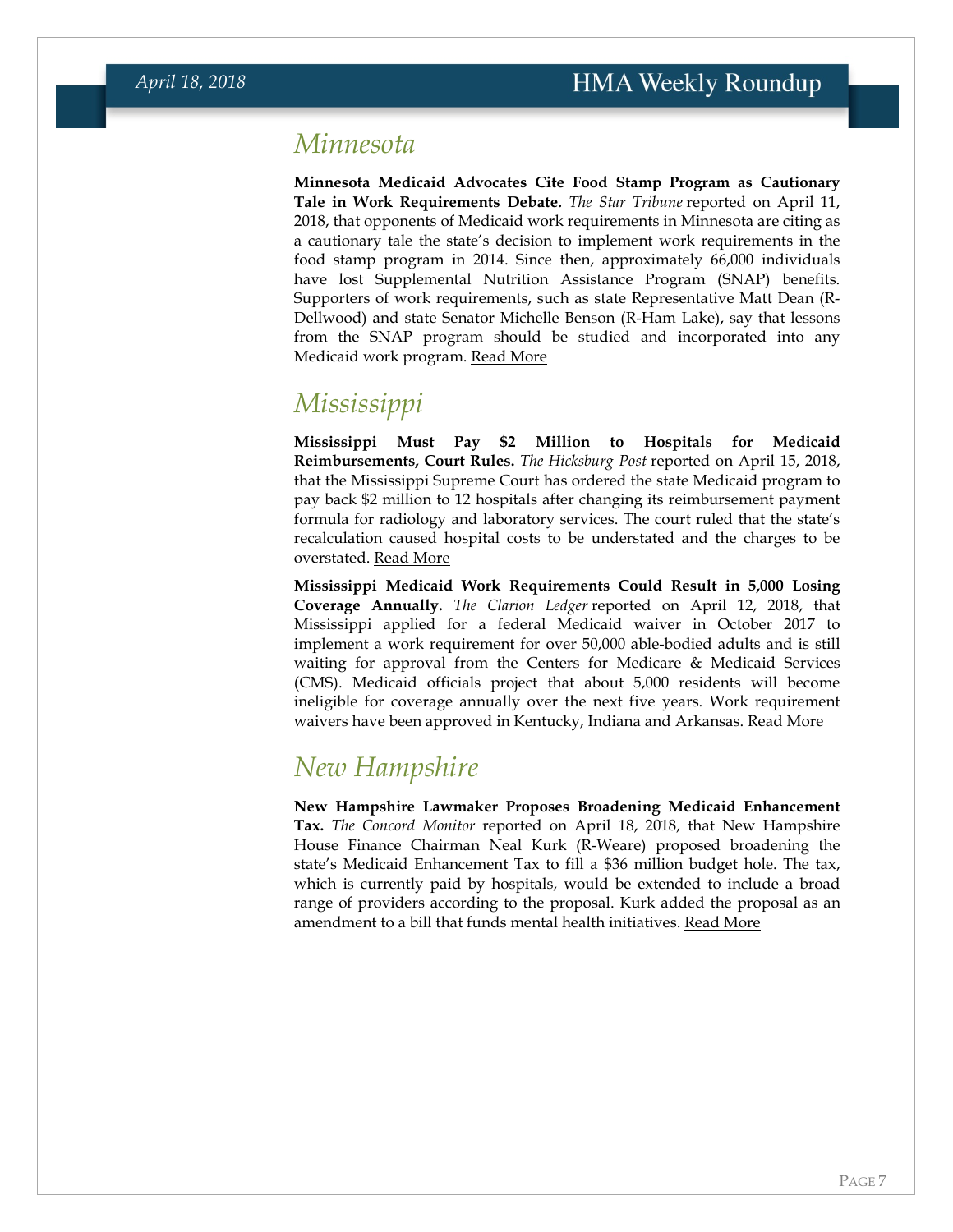## *New Jersey*

### HMA Roundup – Karen Brodsky [\(Email Karen\)](mailto:kbrodsky@healthmanagement.com)

**New Jersey Updates From the Medical Assistance Advisory Council Quarterly Meeting.** On April 11, 2018, the New Jersey Medical Assistance Advisory Council (MAAC) met to receive updates on the Medicaid program. Sarah Adelman was introduced as a newly appointed deputy commissioner to the Department of Human Services. Ms. Adelman will work with the Division of Medical Assistance and Health Services (DMAHS), Division of Developmental Disabilities, and the Division of Aging Services.

*NJ FamilyCare Update*

- March 2018 enrollment in NJ FamilyCare stands at 1,764,052 with a minor increase over the last month, and a net decrease in enrollment of 1.2 percent from a year ago. A full 94.7 percent of enrollees are in managed care.
- NJ FamilyCare enrollees represent 19.6 percent of the state's population and one-third of all children (at 805,080).
- Enrollment is divided across eligibility categories, program, MCO, age, gender, and region (see data package below).



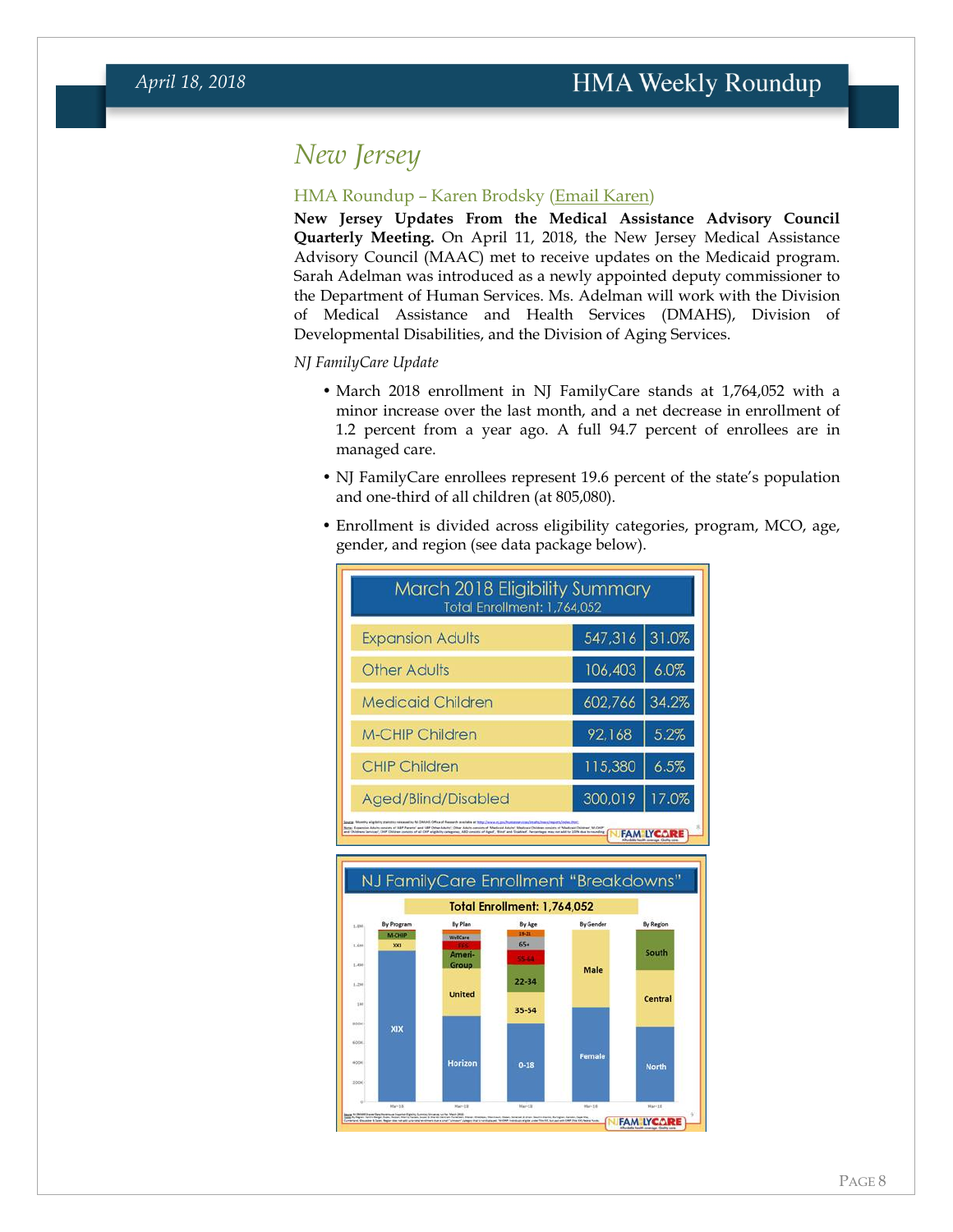### *April 18, 2018*

- All of the Medicaid MCOs now operate statewide with the expansion of WellCare into one more county.
- DMAHS is still planning to introduce a universal provider screening and enrollment process through the replacement MMIS. DMAHS is working with Molina, the MMIS contractor on policies and procedures and system amendments to implement this process.

#### *State Fiscal Year 2019 Initiatives*

DMAHS is working on four initiatives:

- 1. Improving Access to Long-Acting Reversible Contraception (LARC). Currently Medicaid covers LARC in all settings except in the immediate post-partum period in the delivery room. Governor Murphy recently signed legislation giving Medicaid authority to cover LARC in all settings, including the delivery room.
- 2. Expanding Access to Family Planning Services (proposed). A limited benefit package available through fee-for-service (FFS) is being developed and a State Plan Amendment will be submitted to CMS for approval to expand Medicaid coverage of family planning services for women and men who are state residents of child bearing age (19-55) and have incomes between 138% and 205% FPL.
- 3. Improving Treatment for Hepatitis C. Governor Murphy announced an expansion to its coverage protocol for Sovaldi from individuals with a Metavir score stage F2 through F4 to now include individuals with a Metavir score stage F0 through F4, effective July 2018.
- 4. Improving Access to Autism Services. An internal workgroup is developing an expanded comprehensive service package for the treatment of autism beyond the limited coverage provided through the Autism Spectrum Disorder (ASD) pilot. Governor Murphy included \$17 million in the proposed state budget to include ABA, PT, OT and ST, plus Naturalistic supports, Floortime and Social Emotional Learning. DMAHS will prepare a State Plan Amendment for CMS approval.

#### *MLTSS Update*

Elizabeth Brennan, Assistant Director of the Division of Aging Services gave an update on the MLTSS program.

- *Enrollment*: As of February 2018, long term care services were delivered through Medicaid FFS (11,744), under MLTSS (41,860) and in PACE programs (969), totaling 54,573.
- *Rebalancing*: The rebalancing trend from institutional to home and community based services (HCBS) is stable. New Jersey Medicaid serves 51.6% of the LTC population in a nursing facility and 46.7% under HCBS. The remaining LTC population receives services under the PACE program.
- *Service Costs*: Nursing facility costs topped the list of MLTSS expenditures at \$1.7 billion in State FY 2017 and PCA/Home-Based Support Care was the second costliest service at \$222.2 million. Expenditures for all MLTSS services are detailed in data package on next page.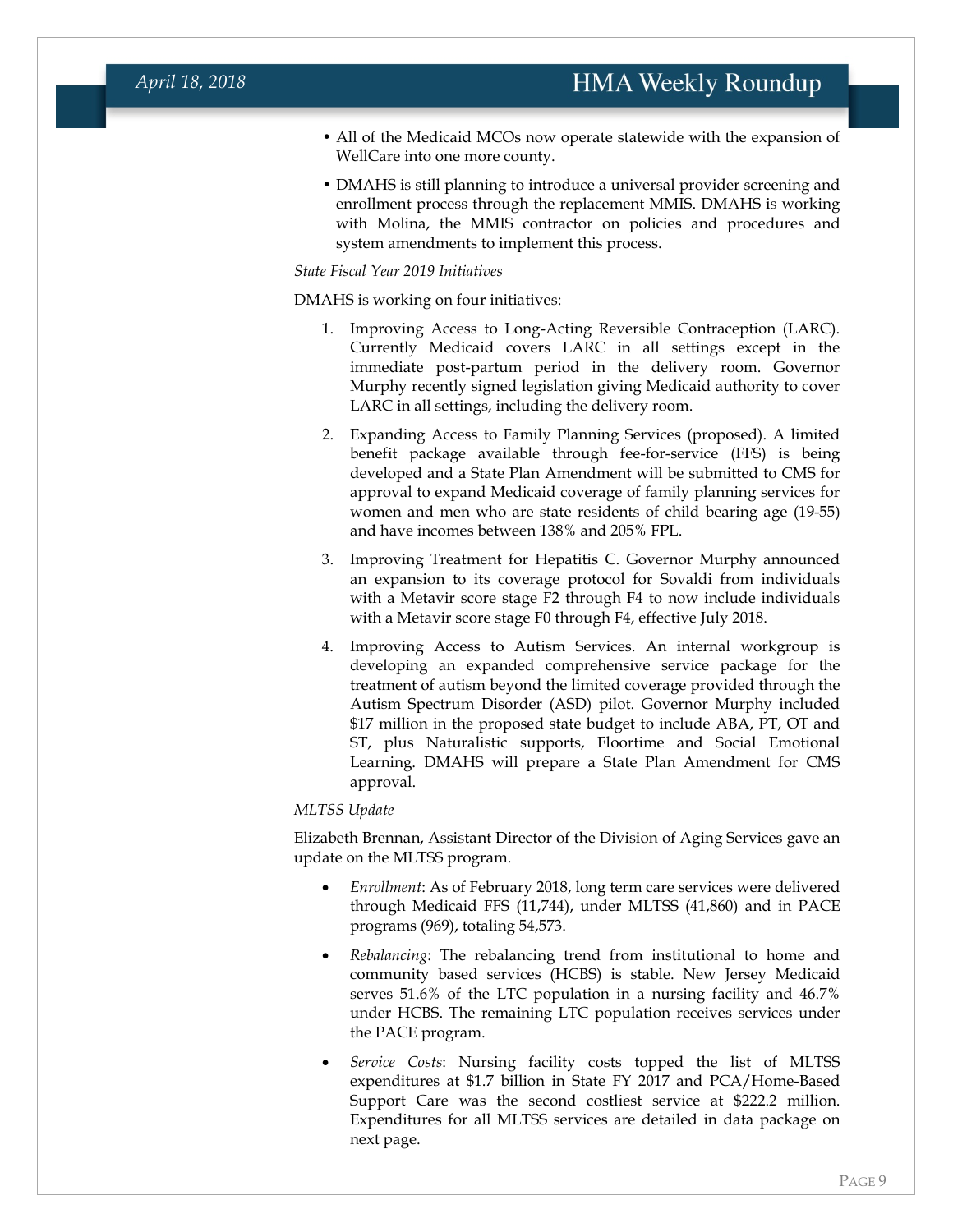| <b>Long Term Care Service Type</b>    | <b>Utilization Dollars</b> |
|---------------------------------------|----------------------------|
| <b>NF/SCNF Services</b>               | \$1,710,764,634            |
| PCA/Home-Based Support Care           | \$222,260,602              |
| <b>Assisted Living</b>                | \$63,650,092               |
| <b>Medical Day Services</b>           | \$53,696,264               |
| <b>Private Duty Nursing</b>           | \$32,490,894               |
| <b>Community Residential Services</b> | \$13,228,420               |
| <b>TBI Habilitative Therapies</b>     | \$9,936,089                |
| <b>Home-Delivered Meals</b>           | \$8,285,563                |
| <b>Structured Day Program</b>         | \$3,895,072                |
| PERS Set-up & Monitoring              | \$2,586,195                |
| Respite                               | \$2,089,713                |
| <b>Residential Modifications</b>      | \$1,108,144                |
| Other                                 | \$626,108                  |
| Social Adult Day Care                 | \$521.124                  |
| <b>Supported Day Services</b>         | \$10,292                   |
| <b>Grand Total</b>                    | \$2,125,149,206            |

### **MLTSS Population's LTC Services Utilization, SFY17**

#### *Medicaid Substance Use Disorder (SUD) Waiver*

The SUD waiver deliverables are all currently pending CMS approval including: 1) the SUD Program Implementation Plan, 2) SUD Program Health IT Plan, 3) SUD Program Evaluation Design, and 4) SUD Program Monitoring Protocol. The components of six SUD milestones, an overview of the monitoring protocol, and a service implementation timeline were shared, and are available in the MAAC slide deck in the data package below.

**NJ Legislation Proposes Review of Medicaid Reimbursement to Nursing Facilities Under MLTSS.** On April 12, 2018, Assemblyman John Burzichelli introduced a bill (A3846/S2470) that would require the Department of Human Services (DHS) to conduct a study of nursing facility reimbursement as it pertains to the managed long term services and supports (MLTSS) program. The study would look at the current costs of nursing facility based long term care, analyze the adequacy of the rates to costs, and recommend alternative rate methodologies which are further defined in the bill. The bill has been referred to the Assembly Human Services Committee. A copy of the bill can be found [here.](http://www.njleg.state.nj.us/2018/Bills/A4000/3846_I1.PDF)

<span id="page-9-0"></span>**Horizon BCBS New Jersey to Appeal Ruling to Disclose Report Behind OMNIA Construction.** *NJ Spotlight* reported on April 12, 2018, that Horizon Blue Cross Blue Shield of New Jersey will appeal a court ruling that requires they disclose the McKinsey & Company report used to develop its controversial OMNIA tiered networks. The court cited the report as a "legitimate public interest" in a lawsuit filed by seven healthcare systems that were relegated to the less favorable Tier 2 network based on quality metrics and other metrics in the report. [Read More](http://www.njspotlight.com/stories/18/04/11/judge-orders-horizon-to-let-public-see-details-behind-omnia-tiered-insurance-plan/)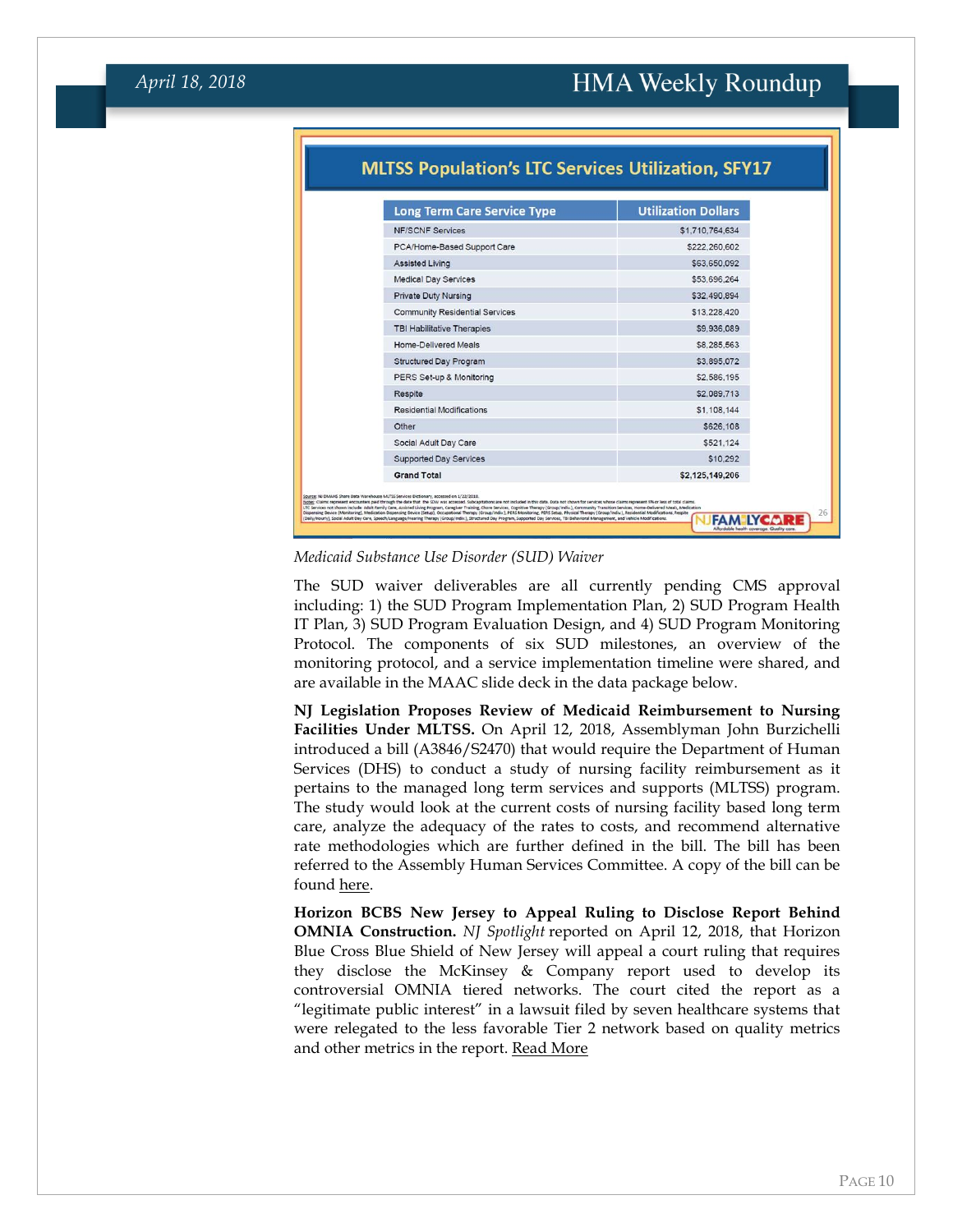### *New York*

#### HMA Roundup – Denise Soffel [\(Email Denise\)](mailto:dsoffel@healthmanagement.com)

**New York Reduces Facilities Eligible for Medicaid-Funded Breast Cancer Surgery.** New York Medicaid policy limits reimbursement for breast cancer surgery to those facilities providing a high volume of surgeries. This was done based on research showing survival rates increase for women who have their breast cancer surgery performed at high-volume facilities and by high-volume surgeons. Medicaid recipients can only receive mastectomy and lumpectomy procedures associated with a breast cancer diagnosis at high-volume facilities defined as averaging 30 or more all-payer surgeries annually over a three-year period. The policy does not restrict a facility's ability to provide diagnostic or excisional biopsies and post-surgical care (chemotherapy, radiation, reconstruction, etc.) for Medicaid patients. The Department of Health completed its tenth annual review of breast cancer surgical volumes for 2014 through 2016 and identified 76 low-volume hospitals and ambulatory surgery centers throughout New York State. These facilities have been notified of the restriction effective April 1, 2018. [Read more](https://www.health.ny.gov/health_care/medicaid/quality/surgery/cancer/breast/)

**New York Receives Approval for Care Coordination for Individuals with Intellectual/Developmental Disabilities.** New York received federal approval for a state plan amendment that authorizes Care Coordination Organizations (CCOs) to provide Health Home Care Management services to people with intellectual and/or developmental disabilities (I/DD) beginning July 1, 2018. The New York Department of Health (DOH), in collaboration with the NY Office for People with Developmental Disabilities (OPWDD), is working to expand the Health Home program to serve individuals with I/DD. The Health Home model will provide the strong and stable person–centered approach to holistic service planning and coordination required to ensure delivery of quality care. Health Home Care Management is an enhanced type of service coordination that is meant to better support people with complex needs. As part of the state's People First agenda, care management will address not only services provided through the OPWDD, but also physical, behavioral health, and other healthcare and wellness services. The delivery of specialized health home services for the I/DD population is seen as the first phase and foundation for the transition to managed care serving the I/DD population. It is anticipated that CCOs will expand and transition from the provision of Health Home Care Management to become specialized managed care organizations, or to enter agreements with existing plans to provide Health Home Care Management to the I/DD population. [Read More](https://www.health.ny.gov/health_care/medicaid/program/medicaid_health_homes/idd/index.htm)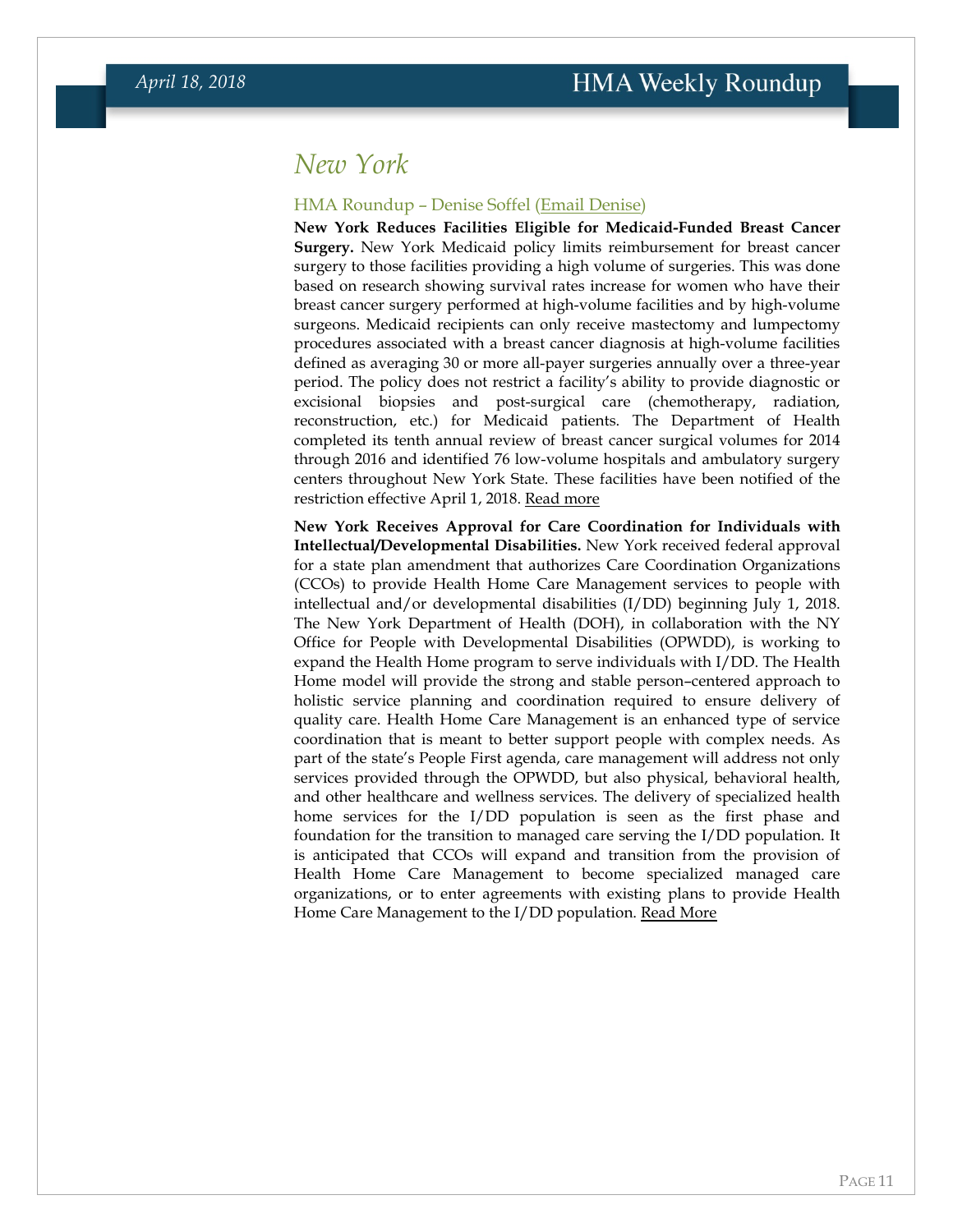**New York Report Examines Disproportionate Share Hospital Payments.** The Citizens Budget Commission has released a report examining how Disproportionate Share Hospital (DSH) payments are allocated in New York and how cuts in federal payments will affect various types of hospitals. The report notes that New York distributes \$3.6 billion annually in DSH payments, but its distribution fails to target the hospitals with the greatest need. The report argues that the latest delay of federal DSH reductions should push the state to revise its allocation methodology to allow funding to be directed where it is needed most. New York's distribution methodology establishes a hierarchy for where funds are allocated. The hospitals affiliated with the State University of New York (SUNY) and the State's inpatient psychiatric hospitals have first priority and receive DSH payments up to their full uncompensated and undercompensated care losses. Voluntary hospitals (i.e., nonpublic) have second priority county hospitals have third priority, and hospitals of New York City Health  $+$  Hospitals (H+H) have lowest priority. H  $+$  H receives the remainder of funding available from the federal government, which typically is not enough to fully reimburse uncompensated and undercompensated care losses. The report notes that under the current policy the future \$1.4 billion in federal DSH cuts will be borne almost entirely by  $H + H$ . [Read More](https://cbcny.org/research/dsh-cuts-delayed)

**New York Developing an Agenda for Long-Term Care.** As part of New York Governor Cuomo's State of the State address, Cuomo announced the formation of a Long Term Care Planning Council charged with addressing the needs of the growing aging population. To help shape that agenda, the Department of Health in conjunction with the Office for the Aging have released a [survey](https://www.surveymonkey.com/r/HM9DM97) on barriers and gaps for New York's long term care system. The Council will use the findings to identify priorities, determine the most cost-effective evidencebased interventions, and prepare a strategic plan to meet the emerging needs of New York's aging. The survey includes questions about barriers to providing appropriate care as well as gaps in services currently available to people with disabilities and aging populations. The state is encouraging widespread sharing of the survey which will be open until June 18.

**New York Assembly Plans Hearings on Medical Aid in Dying Legislation.**  New York Assembly member Richard Gottfried will hold hearings on proposed legislation that would enable terminally ill individuals with decisionmaking capacity to voluntarily request and receive a prescription for medication to end their lives. The public hearings are meant to provide an important opportunity for supporting and opposing arguments to be heard, questioned, and put into perspective. According to the hearing notice, the growing interest in the concept of Aid in Dying (AID) and similar legislation that has been enacted in several states motivated the decision to hold hearings. Two hearings are planned, one in Albany on April 23rd and one in New York City on May 3rd. [Read More](http://assembly.state.ny.us/write/upload/publichearing/20180409.pdf)

**Former Medicaid Director Plans to Enter Private Sector.** *Politico* reported on April 16, 2016, that former New York Medicaid Director Jason Helgerson "plans to advise private equity and venture capital firms, do some consulting for a large international firm, create his own consulting firm, work on policy and advocacy and, possibly, some academic work." [Read More](https://www.politicopro.com/states/new-york/albany/story/2018/04/16/helgersons-next-act-venture-capital-private-equity-consulting-and-academia-367227)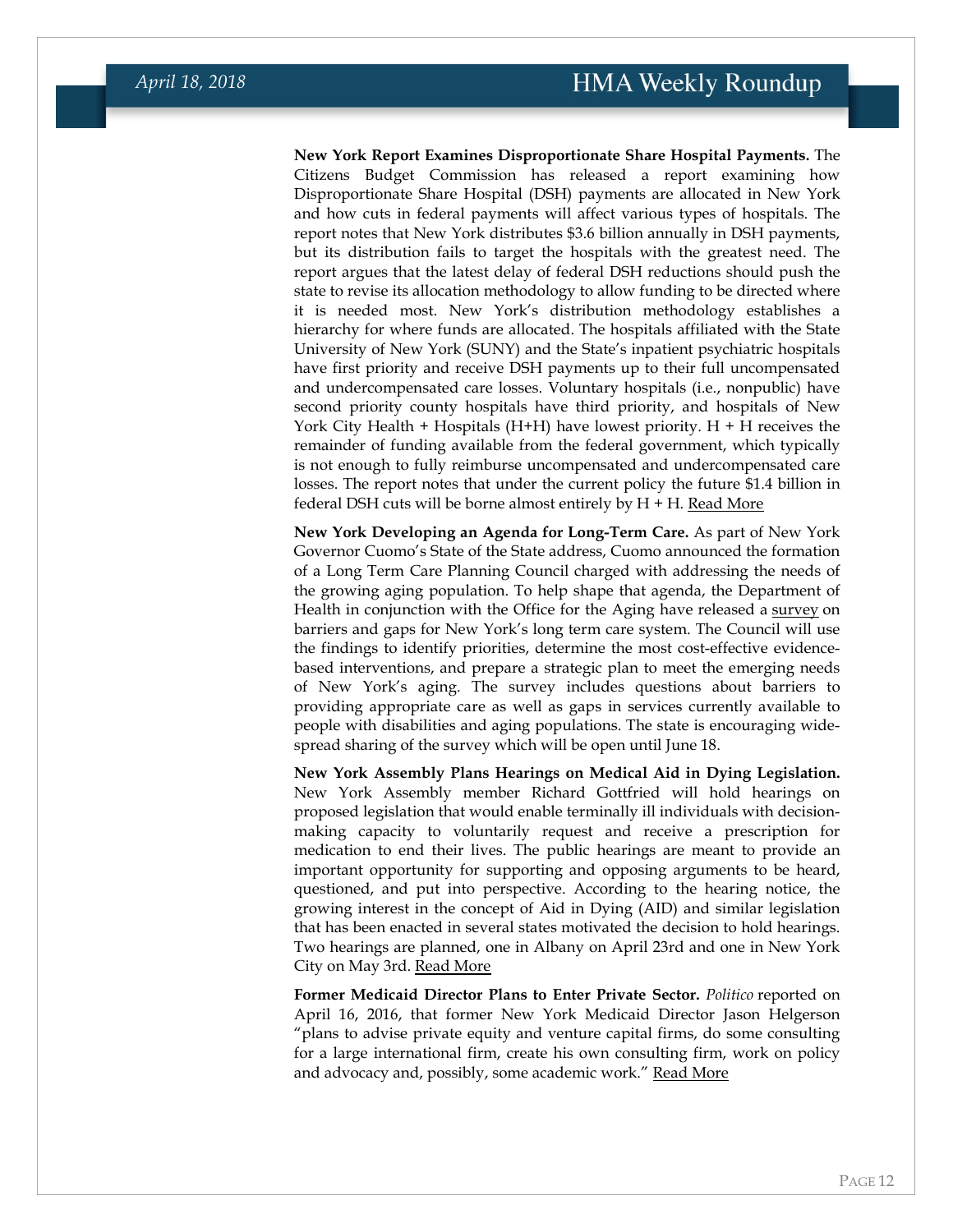## *Pennsylvania*

#### HMA Roundup – Julie George [\(Email Julie\)](mailto:jgeorge@healthmanagement.com)

**Pennsylvania Public Health Gateway Gains Traction with Providers.**  *Healthcare Informatics* reported on April 11, 2018, that provider participation is beginning to ramp up in Pennsylvania's Public Health Gateway (PHG). PHG is a single point of entry for healthcare information organizations (HIOs) submitting data for provider organizations to dozens of applications in the Department of Health and Department of Human Services. Provider participation was initially slow, partly due to trying to coordinate with two separate agencies. One of the promising uses of the PHG is for submitting electronic clinical quality measures for Medicaid managed care organizations. David Kelley, chief medical officer of the Pennsylvania Medicaid program, said his organization is moving away from manual chart reviews to more effectively gather eCQMs. [Read More](https://www.healthcare-informatics.com/article/interoperability/pennsylvania-ramping-connections-public-health-gateway)

*HMA is under contract with the Pennsylvania Department of Health to provide technical assistance for the development and use of the Public Health Gateway.*

## *Rhode Island*

**Rhode Island Receives Apology for Botched Medicaid Benefits System.**  *Associated Press* reported on April 13, 2018, that Rhode Island lawmakers received an apology from Deloitte Consulting for the botched launch of a computer system designed to handle applications for Medicaid and food stamps. A Deloitte representative testifying before the Rhode Island House Oversight Committee said that problems related to the Unified Health Infrastructure Project or RI Bridges didn't show up in initial testing. [Read More](https://www.usnews.com/news/best-states/rhode-island/articles/2018-04-13/deloitte-apologizes-for-botched-rhode-island-benefits-system)

### <span id="page-12-0"></span>*Tennessee*

**Tennessee House Rejects Medicaid Expansion Amendment.** *U.S. News & World Report/Associated Press* reported on April 16, 2018, that the Tennessee House rejected an amendment that would have allowed Republican Governor Bill Haslam to expand the Medicaid program. The amendment was proposed by House Minority Leader Craig Fitzhugh (D-Ripley) and attached to a bill that would require insurance to cover certain cancer treatments for state employees. Fitzhugh said he would be willing to include work requirements as part of the expansion. The state legislature has rejected several attempts to expand Medicaid. [Read More](https://www.usnews.com/news/best-states/tennessee/articles/2018-04-16/effort-to-expand-medicaid-in-tennessee-fails)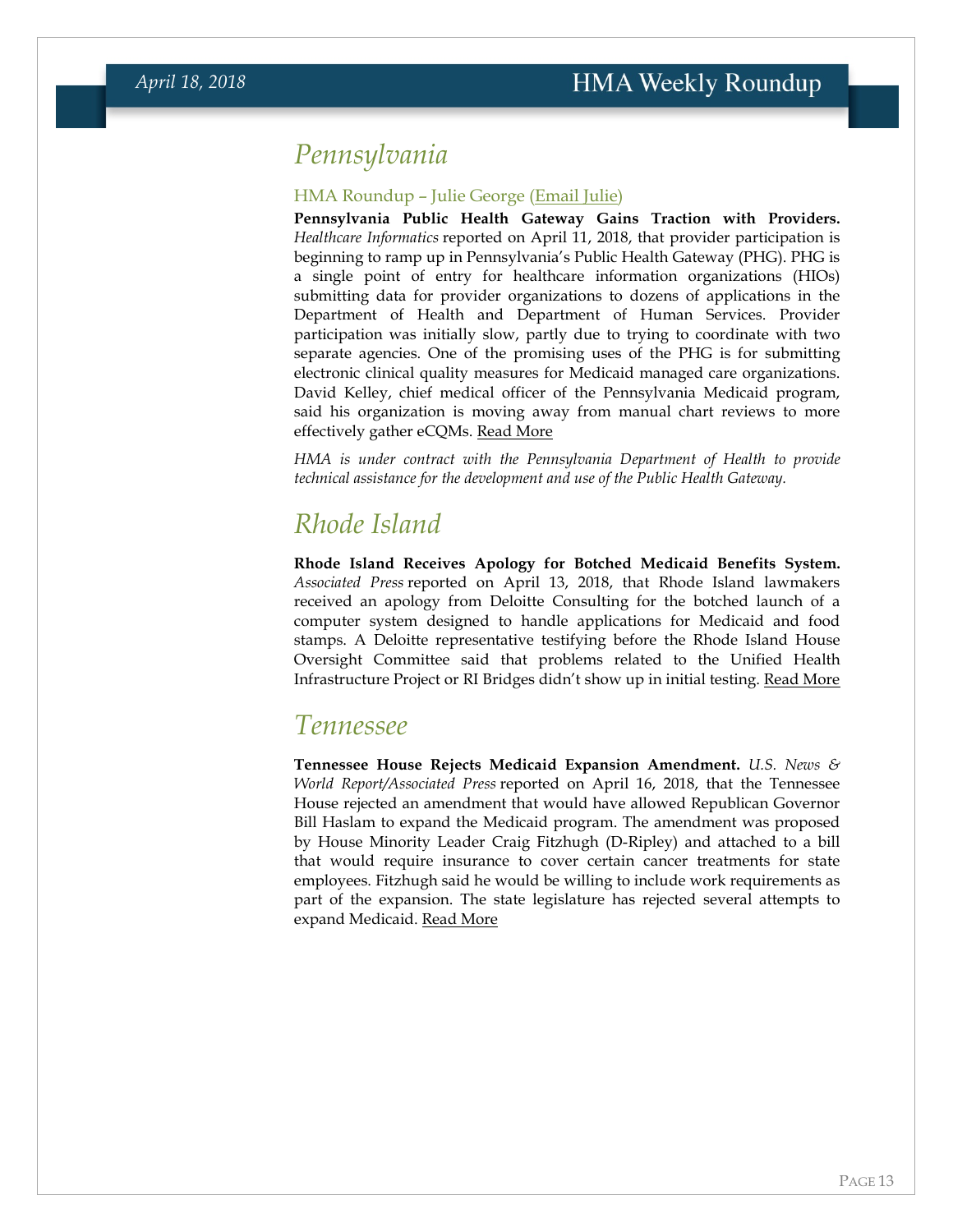### <span id="page-13-0"></span>*Utah*

**Utah to Decide on Medicaid Expansion through Ballot Initiative.** *The Hill* reported on April 16, 2018, that the Utah Decides Healthcare advocacy group has obtained 165,000 signatures from registered voters for a November ballot initiative on Medicaid expansion, more than the required 113,000 signatures needed to earn a ballot spot. The program would cover a projected 150,000 individuals up to 138 percent of the federal poverty level and prohibit enrollment caps. Separately, the state has its own proposal for a partial expansion covering 60,000 individuals up to 100 percent of the federal poverty level and including work requirements. [Read More](http://thehill.com/policy/healthcare/medicaid/383389-medicaid-expansion-initiative-set-for-utah-ballot)

## *Virginia*

**Virginia House Passes Medicaid Expansion Again.** *The Daily Press* reported on April 17, 2018, that the Virginia House of Delegates passed a budget that includes funding for Medicaid expansion, similar to one previously rejected by the state Senate. The budget includes changes such as stricter work requirements. It now moves to the state Senate. The deadline for a state budget is July 1. [Read More](http://www.dailypress.com/news/politics/dp-nws-ga-house-budget-vote-20180417-story.html)

**Virginia Medicaid Expansion Impasse Persists in Special Session.**  *WTOP* reported on April 11, 2018, that an impasse over Medicaid expansion continued to prevent Virginia lawmakers from agreeing on a two-year state budget during a special session this week. The deadline for a state budget is July 1. Medicaid expansion in Virginia would impact about 400,000 residents. [Read More](https://wtop.com/virginia/2018/04/va-budget-standoff-last-least-1-week-possibly-longer/)

## <span id="page-13-1"></span>*National*

**More Governors Propose Medicaid Enhancements Than Cuts, Says Kaiser Study.** The Kaiser Family Foundation reported on April 11, 2018, that more state governors are proposing Medicaid enhancements in the fiscal 2019 budget year than those proposing cutbacks. Among the state budgets studied, Kaiser found that 23 proposed Medicaid enhancements, while 11 proposed spending cuts. Separately, 15 states are either considering or have already submitted waivers for Medicaid work requirements. Governors were also focused on the opioid epidemic and behavioral health. HMA Principal Kathy Gifford co-authored the report. [Read More](https://www.kff.org/medicaid/issue-brief/governors-proposed-budgets-for-fy-2019-focus-on-medicaid-and-other-health-priorities/)

**Lawmakers Urge CMS to Collect \$1 Billion in Improper Medicaid Payments.**  *CQ Health* reported on April 12, 2018, that members of the House Oversight and Government Reform subcommittee urged federal regulators to begin collecting an estimated \$1.2 billion in inaccurate payments made to California, Kentucky and New York. Medicaid and Children's Health Insurance Program deputy director Tim Hill faced tough questioning during a subcommittee hearing over CMS' failure to collected the funds. U.S. Rep. Mark Meadows (R-NC) gave Hill 30 days to explain the CMS decision. He also told Carolyn Yocom, director of health care for the gave Government Accountability Office, to present within 60 days for identifying improper payments. [Read More](https://plus.cq.com/doc/hbnews-5297804?4)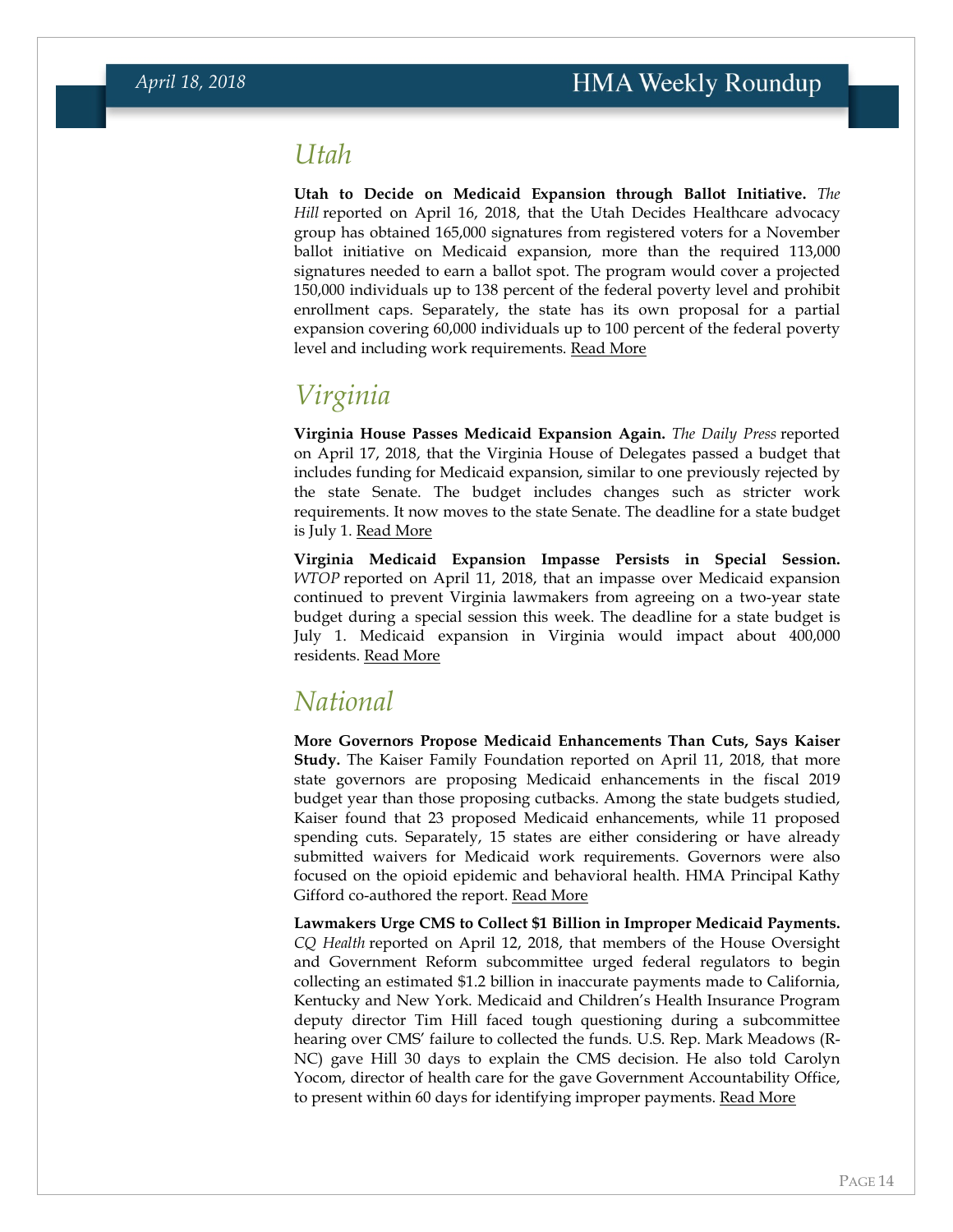### *April 18, 2018*

<span id="page-14-0"></span>

## **INDUSTRY NEWS**

**Blackstone to Acquire Center for Autism and Related Disorders.** New Yorkbased investment firm Blackstone announced on April 13, 2018, that its private equity arm has agreed to acquire the Center for Autism and Related Disorders, a California-based provider of center, school, and home-based behavioral therapy. [Read More](https://www.blackstone.com/media/press-releases/blackstone-to-acquire-center-for-autism-and-related-disorders-(card))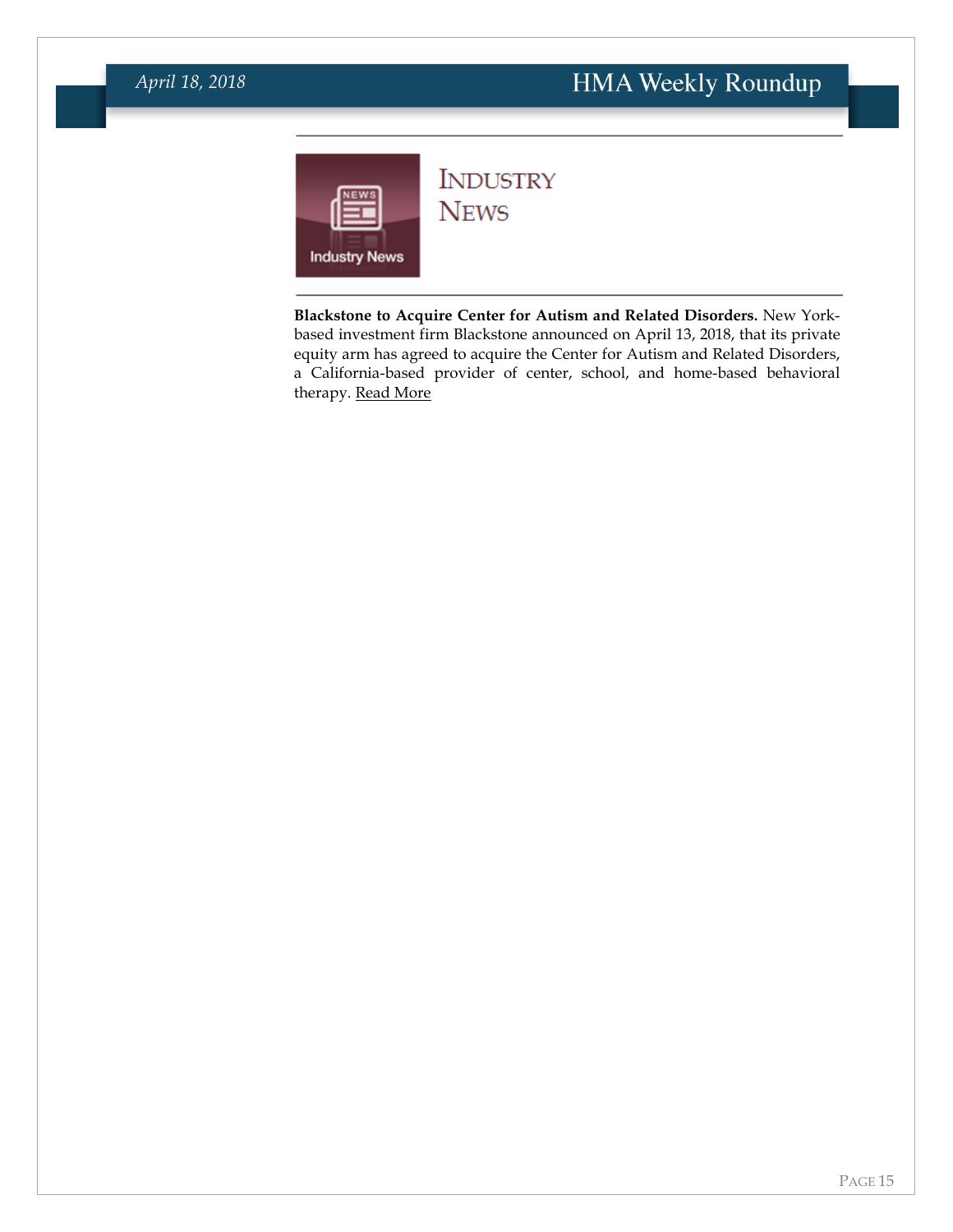## COMPANY ANNOUNCEMENTS

**MeridianHealth Joins Community Care Physician Network of North Carolina to Create Greater Value for Patients through Advanced Medical Homes.** [Read more](https://www.healthmanagement.com/wp-content/uploads/Meridian-CCPN-Press-Release-Embargoed.pdf)

**MCG Health's Dr. Monique Yohanan to Speak at 2018 ACMA National**  Conference on Solutions to Address the Opioid Epidemic. [Read more](https://www.mcg.com/client-resources/news-item/monique-yohanan-acma-opioid-epidemic/)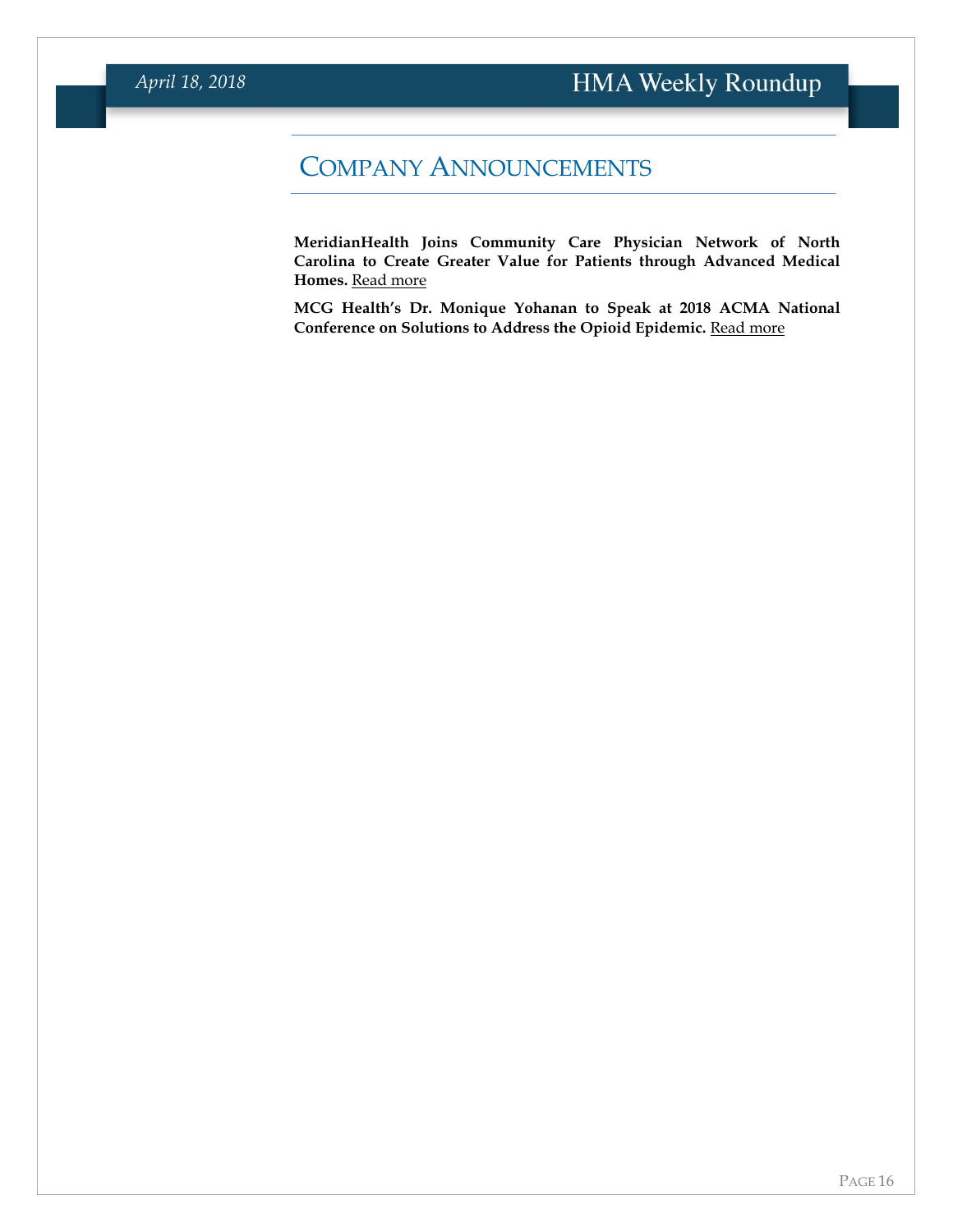## *April 18, 2018*

# HMA Weekly Roundup

# <span id="page-16-0"></span>RFP CALENDAR

| Date                     | <b>State/Program</b>                           | <b>Event</b>                                  | <b>Beneficiaries</b>                           |
|--------------------------|------------------------------------------------|-----------------------------------------------|------------------------------------------------|
| 2018 (Delayed from 2017) | Alaska Coordinated Care Demonstration          | <b>Contract Awards</b>                        | <b>TBD</b>                                     |
| 2018                     | Massachusetts One Care (Duals Demo)            | <b>RFP Release</b>                            | <b>TBD</b>                                     |
| Spring 2018              | North Carolina                                 | <b>RFP Release</b>                            | 1,500,000                                      |
| Spring 2018              | <b>New Hampshire</b>                           | <b>RFP Release</b>                            | 160,000                                        |
| April 2018               | Alabama ICN (MLTSS)                            | <b>RFP Release</b>                            | 25,000                                         |
| April 11, 2018           | Wisconsin LTC (Milwaukee and Dane Counties)    | Proposals Due                                 | $^{\sim}1,600$                                 |
| April 24, 2018           | lowa                                           | <b>Contract Awards</b>                        | 600,000                                        |
| April 27, 2018           | Florida Children's Medical Services            | <b>Responses Due</b>                          | 50,000                                         |
| April 12, 2018           | Washington FIMC (Remaining Counties)           | Proposals Due                                 | $^{\sim}1,600,000$                             |
| April 24, 2018           | Florida Statewide Medicaid Managed Care (SMMC) | <b>Contract Awards</b>                        | 3,100,000                                      |
| May 22, 2018             | Washington FIMC (Remaining Counties)           | <b>Contract Awards</b>                        | $^{\sim}1,600,000$                             |
| May 23, 2018             | Minnesota Special Needs BasicCare              | Proposals Due                                 | 53,000 in Program; RFP<br><b>Covers Subset</b> |
| <b>June 2018</b>         | Alabama ICN (MLTSS)                            | <b>Contract Award</b>                         | 25,000                                         |
| <b>June 2018</b>         | <b>Puerto Rico</b>                             | <b>Contract Awards</b>                        | $^{\sim}1,300,000$                             |
| <b>June 2018</b>         | North Carolina                                 | <b>Proposals Due</b>                          | 1,500,000                                      |
| <b>June 2018</b>         | Kansas KanCare                                 | <b>Contract Awards</b>                        | 380,000                                        |
| June 4, 2018             | Wisconsin LTC (Milwaukee and Dane Counties)    | <b>Contract Award</b>                         | $^{\sim}1,600$                                 |
| June 26, 2018            | Florida Children's Medical Services            | <b>Contract Award</b>                         | 50,000                                         |
| June 29, 2018            | Minnesota Special Needs BasicCare              | <b>Contract Award</b>                         | 53,000 in Program; RFP<br>Covers Subset        |
| <b>July 1, 2018</b>      | Pennsylvania HealthChoices (Delay Likely)      | Implementation (SE Zone)                      | 830,000                                        |
| July 1, 2018             | MississippiCAN                                 | Implementation                                | 500,000                                        |
| <b>July 2, 2018</b>      | <b>Texas STAR and CHIP</b>                     | <b>Proposals Due</b>                          | 3,342,530                                      |
| August 1, 2018           | Virginia Medallion 4.0                         | Implementation                                | 700,000                                        |
| September 2018           | North Carolina                                 | Contract awards                               | 1,500,000                                      |
| October 2018             | <b>Puerto Rico</b>                             | Implementation                                | $^{\sim}$ 1,300,000                            |
| October 2018             | Alabama ICN (MLTSS)                            | Implementation                                | 25,000                                         |
| October 1, 2018          | Arizona                                        | Implementation                                | 1,600,000                                      |
| October 1, 2018          | <b>Texas STAR+PLUS Statewide</b>               | <b>Contract Start</b>                         | 530,000                                        |
| November 1, 2018         | <b>New Hampshire</b>                           | <b>Proposals Due</b>                          | 160,000                                        |
| January 2019             | Kansas KanCare                                 | Implementation                                | 380,000                                        |
| January 1, 2019          | Wisconsin LTC (Milwaukee and Dane Counties)    | Implementation                                | $^{\sim}1,600$                                 |
| January 1, 2019          | Washington FIMC (Remaining Counties)           | Implementation for RSAs Opting for 2019 Start | $^{\sim}1,600,000$                             |
| January 1, 2019          | Florida Children's Medical Services            | <b>Contract Start</b>                         | 50,000                                         |
| January 1, 2019          | Pennsylvania MLTSS/Duals                       | Implementation (SE Zone)                      | 145,000                                        |
| January 1, 2019          | Florida Statewide Medicaid Managed Care (SMMC) | Implementation                                | 3,100,000                                      |
| January 1, 2019          | Pennsylvania HealthChoices (Delay Likely)      | Implementation (Lehigh/Capital Zone)          | 490,000                                        |
| January 1, 2019          | <b>New Mexico</b>                              | Implementation                                | 700,000                                        |
| January 1, 2019          | New Hampshire                                  | <b>Contract Awards</b>                        | 160,000                                        |
| January 1, 2019          | Minnesota Special Needs BasicCare              | Contract Implementation                       | 53,000 in Program; RFP<br>Covers Subset        |
| January 24, 2019         | <b>Texas STAR and CHIP</b>                     | <b>Contract Start</b>                         | 3,400,000                                      |
| <b>July 1, 2019</b>      | North Carolina                                 | Implementation                                | 1,500,000                                      |
| <b>July 1, 2019</b>      | New Hampshire                                  | Implementation                                | 160,000                                        |
| July 1, 2019             | lowa                                           | Implementation                                | 600,000                                        |
| January 1, 2020          | Texas STAR+PLUS, STAR, and CHIP                | <b>Operational Start Date</b>                 | 530,000                                        |
| January 1, 2020          | Pennsylvania MLTSS/Duals                       | <b>Implementation (Remaining Zones)</b>       | 175,000                                        |
| January 1, 2020          | Washington FIMC (Remaining Counties)           | Implementation for RSAs Opting for 2020 Start | $^{\sim}1,600,000$                             |
| January 1, 2020          | Massachusetts One Care (Duals Demo)            | Implementation                                | <b>TBD</b>                                     |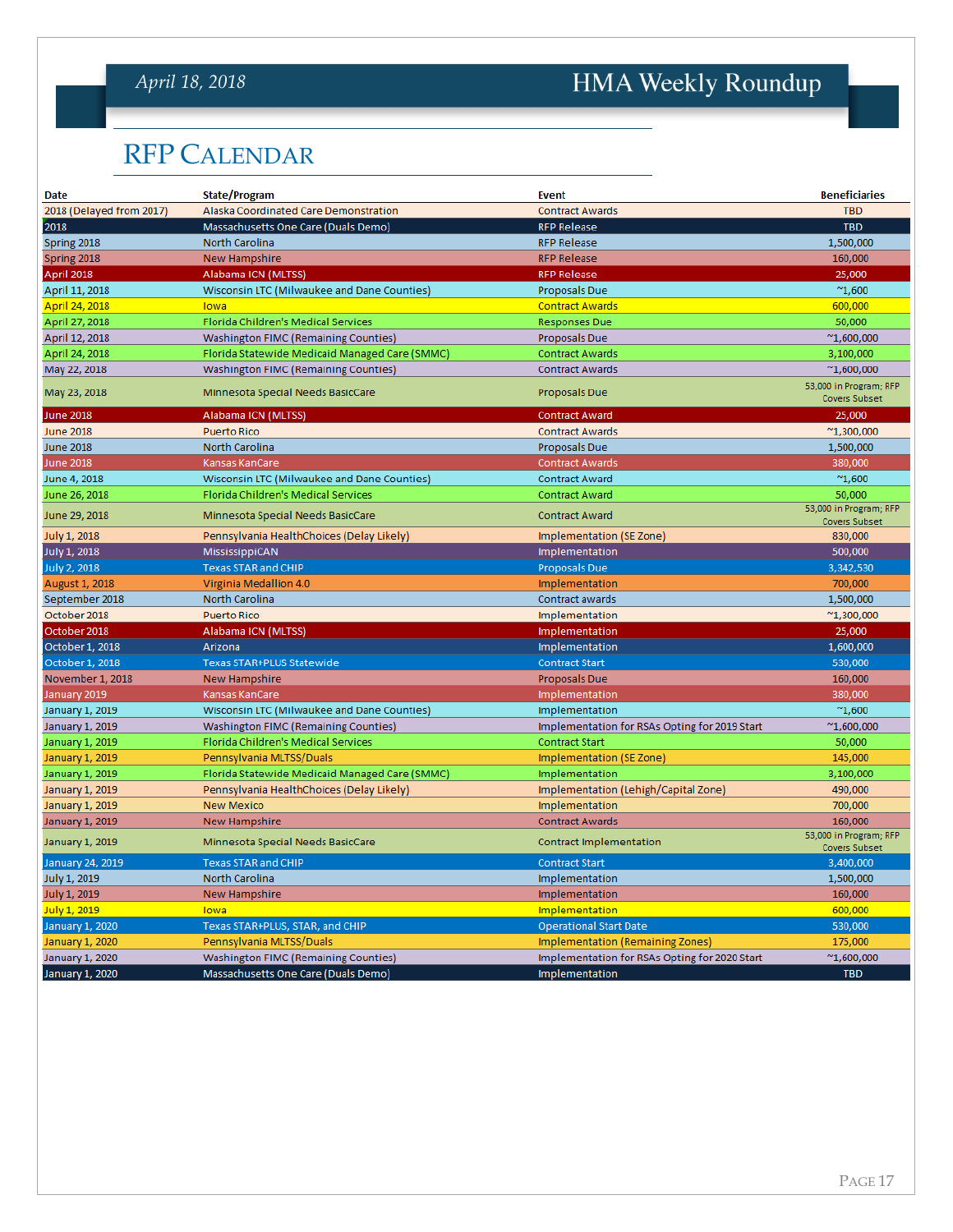## <span id="page-17-0"></span>HMA NEWS

#### New This Week on HMA Information Services (HMAIS):

#### **Public Documents:**

*Medicaid Program Reports and Updates* Texas Presentation to the House Appropriations Committee on CHIP RSA RFP, Apr-18 New Jersey DMAHS Transportation Broker Services Contract Audit Report, Mar-18 District of Columbia DHCF Proposed Budget and Financial Plan Presentation, FY 2019 New York Enacted Budget, FY 2019 New Jersey FamilyCare Section 1115 Demonstration Renewal Application, Mar-18 Kentucky MCO Annual EQRO Compliance Reviews, 2017 Colorado Medicaid MCO Program Integrity Review Report, Oct-17 Kentucky EPSDT Encounter Data Validation Report: Dental Services, Sep-16

#### *Medicaid RFPs, RFIs, and Contracts*

Alabama Medicaid Agency Pharmacy Administrative Services RFP, Apr-18 Kentucky Medicaid Managed Care Contracts, SFY 2018

#### **Medicaid Data and Updates**

Mississippi Medicaid Managed Care Enrollment is Down 1.2%, Jan-18 Data Mississippi Medicaid Managed Care Enrollment Share by Plan, Jan-18 Data Pennsylvania Medicaid Managed Care Enrollment is Up 0.7%, Feb-18 Data Pennsylvania Medicaid Managed Care Enrollment Share by Plan, Feb-18 Data West Virginia Medicaid Managed Care Enrollment is Down 1.6%, Mar-18 Data West Virginia Medicaid Managed Care Enrollment Share by Plan, Mar-18 Data

A subscription to HMA Information Services puts a world of Medicaid information at your fingertips, dramatically simplifying market research for strategic planning in healthcare services. An HMAIS subscription includes:

- State-by-state overviews and analysis of latest data for enrollment, market share, financial performance, utilization metrics and RFPs
- Downloadable ready-to-use charts and graphs
- Excel data packages
- RFP calendar

If you're interested in becoming an HMAIS subscriber, contact Carl Mercurio at [cmercurio@healthmanagement.com.](mailto:cmercurio@healthmanagement.com) 

#### **HMA Expands West Coast Footprint, Opens Office in Los Angeles.** [Read](https://www.healthmanagement.com/blog/hma-expands-west-coast-footprint-opens-office-los-angeles/)  [more](https://www.healthmanagement.com/blog/hma-expands-west-coast-footprint-opens-office-los-angeles/)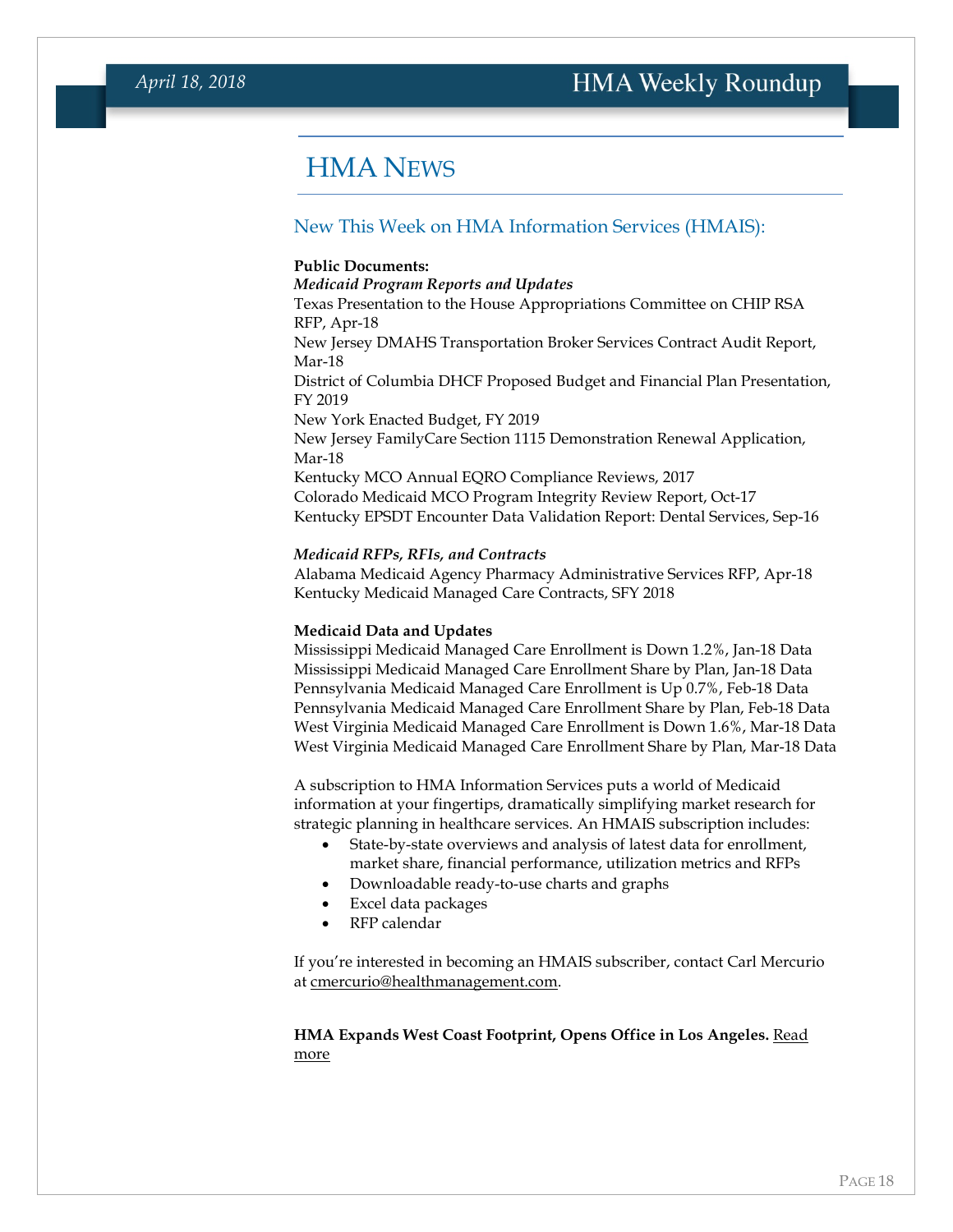**HMA Receives Five Stars in Forbes' 2018 ranking of "America's Best Management Consulting Firms."** In partnership with Statista Inc., Forbes has developed a list of "America's Best Management Consulting Firms." HMA is proud to be ranked one of only 6 consulting firms to achieve a 5-star ranking in healthcare and life sciences. According to Forbes, "Statista surveyed 7,500 partners and executives of management consultancies, as well as 1,000 senior executives who had worked with such firms over the last four years. Respondents were asked to recommend consultancies across the predetermined sectors and functional areas; self-nominations were not considered. Statista then identified the firms with the highest number of recommendations and organized them into star ratings: five stars for "very frequently recommended," four stars for "frequently recommended" and three stars for "recommended."